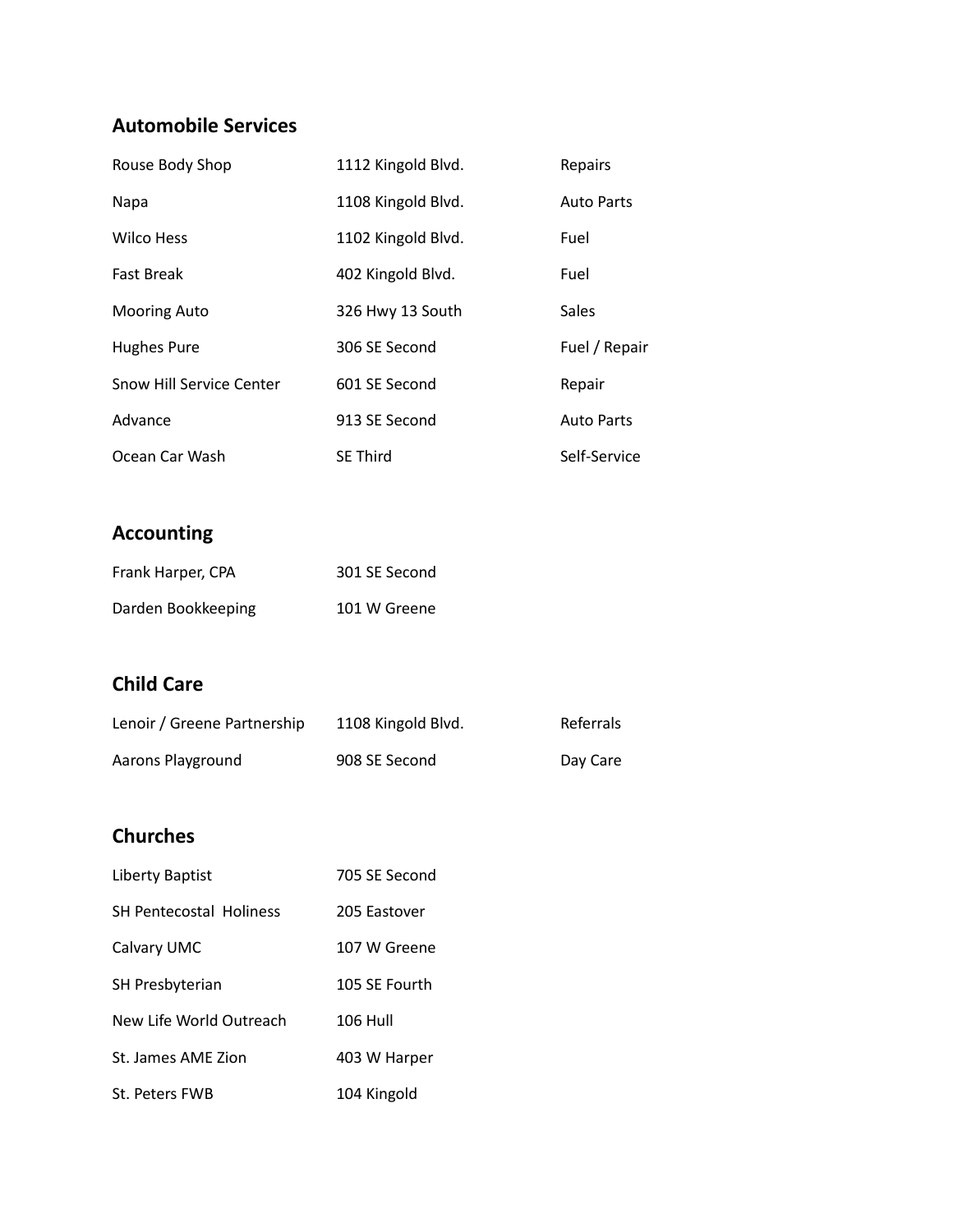#### **Churches (cont.)**

| Mt. Pleasant United Holiness | 810 W Harper |
|------------------------------|--------------|
| St. James Presbyterian       | 308 W Harper |

# **Dining / Restaurants**

| <b>Bojangles</b>   | 1035 Kingold Blvd. | Fast Food          |
|--------------------|--------------------|--------------------|
| <b>McDonalds</b>   | 1033 Kingold Blvd. | Fast Food          |
| Taste of China     | Greenwood Square   | Chinese            |
| <b>Two Cousins</b> | 1012 Kingold Blvd. | Italian / Pizza    |
| Ribeyes            | 610 Kingold Blvd.  | <b>Fine Dining</b> |
| Chele's Café       | 423 W Harper       | BBQ / Chicken      |
| <b>Fast Break</b>  | 414 Kingold Blvd.  | Fast Food          |
| King's             | 416 Kingold Blvd.  | <b>BBQ</b>         |
| LaFlama            | 115 SE Second      | Mexican            |
| Aggies             | 213 N Greene       | Pizza / Subs       |
| Pizza Inn Express  | 1029 Kingold Blvd. | Pizza              |
| Subway             | 1029 Kingold       | Subs               |
| Highway 55         | 415 Hwy 13 South   | <b>Burgers</b>     |
| La Michoaeana      | 115 SE Second      | Ice Cream          |

# **Florists**

| <b>GC Florist</b>      | 117 NW Third |
|------------------------|--------------|
| Little Shop of Flowers | 207 N Greene |

# **Fitness / Recreation**

| Greenridge Racquet Club | 609 Kingold              | Tennis / Pool / Gym |
|-------------------------|--------------------------|---------------------|
| The Body Shop           | <b>Heritage Crossing</b> | Gvm                 |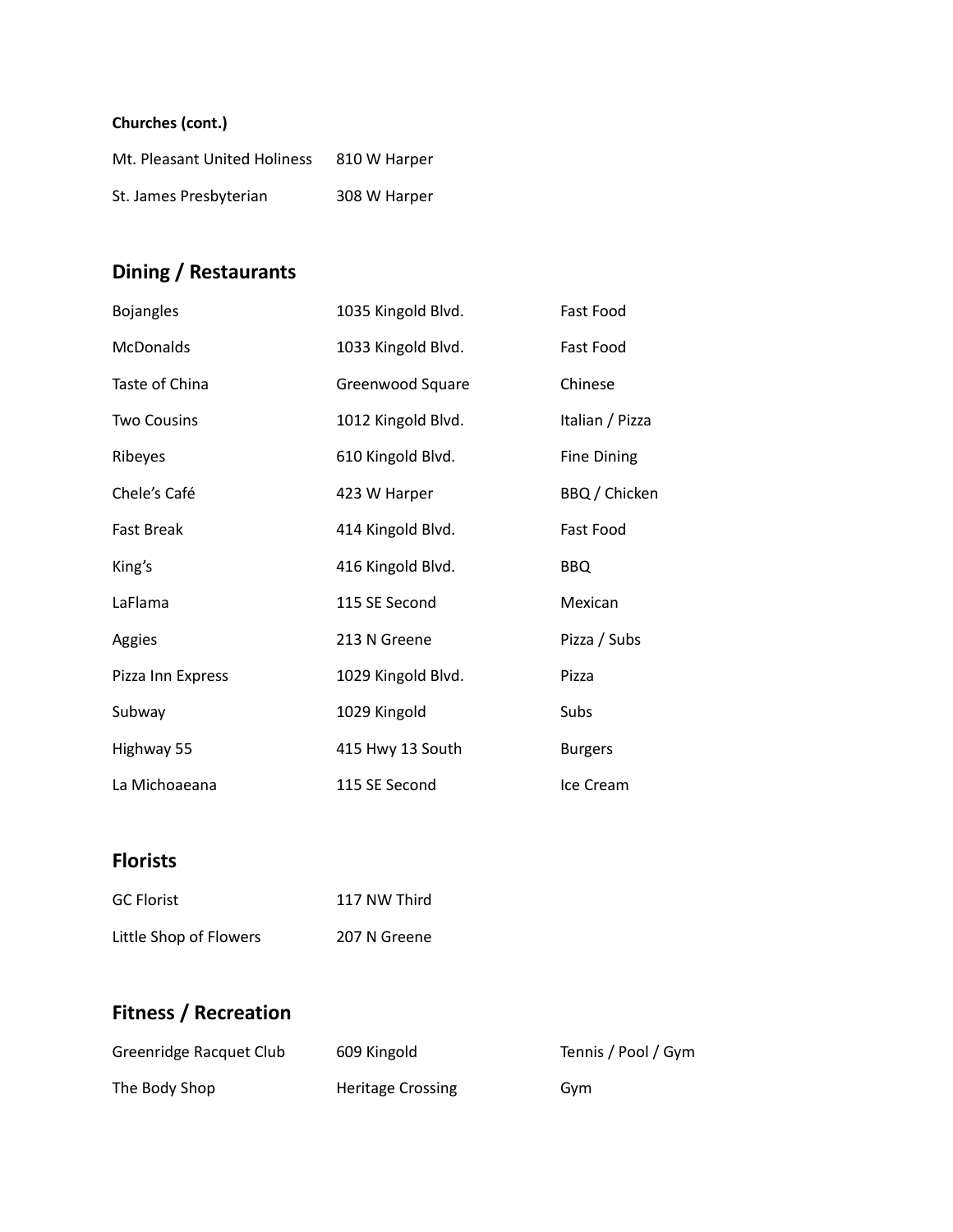#### **Fitness / Recreation (cont.)**

| Greene Community Garden    | <b>Hart Street</b> |              |
|----------------------------|--------------------|--------------|
| <b>Limited Dance Works</b> | 602 SE Third       | Dance Studio |
| G's Beach Bingo            | 707 SE Third       |              |
| Chele's Fitness Center     | 101 W Greene       | Gym          |

### **Financial Services**

| <b>State Employees Credit Union</b> | 601 Gregory              |
|-------------------------------------|--------------------------|
| <b>First Citizens</b>               | 110 W Greene             |
| <b>Wells Fargo</b>                  | 216 N Greene             |
| <b>Edward Jones Financial</b>       | <b>Heritage Crossing</b> |
| One Main Financial                  | <b>Heritage Crossing</b> |

### **Funeral Services**

| S Connor Memorial | 83 Circle Drive |
|-------------------|-----------------|
| Taylor Tyson      | 117 NW Third    |

# **Hardware / Tools**

### **Hair Care**

| <b>Hair Solutions</b>      | 113 Mill           |
|----------------------------|--------------------|
| <b>Vanity Salon</b>        | 208 N Greene       |
| <b>Beasley Beauty Shop</b> | 401 SE Second      |
| Sam's                      | 225 N Greene       |
| El Querroro Barber Shop    | 306 N Greene       |
| <b>Shear Genius</b>        | 415 C Hwy 13 South |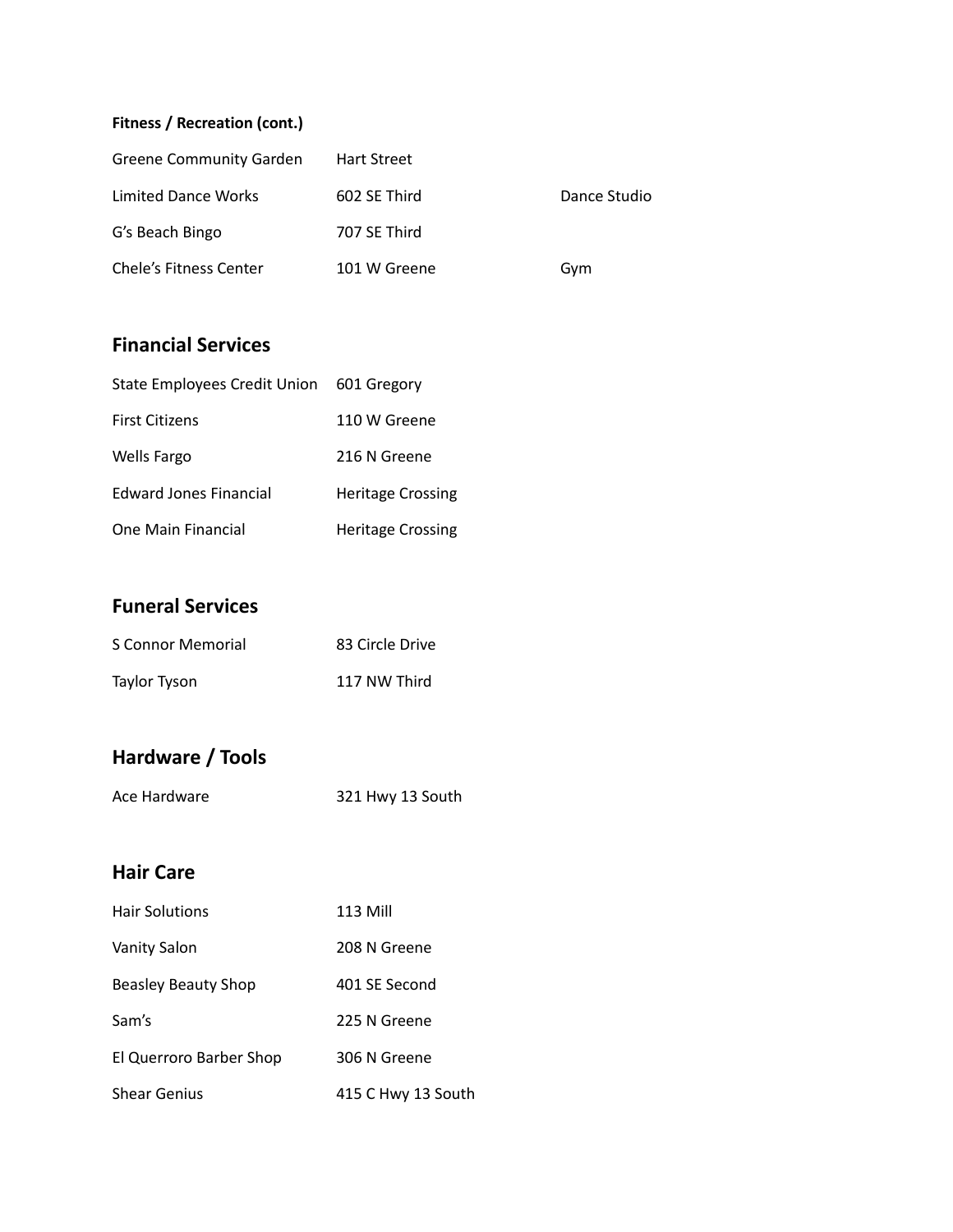### **Insurance Services**

| Robert Heath Insurance | 303 MLK Blvd  |
|------------------------|---------------|
| Harper Insurance       | 227 N Greene  |
| Farm Bureau            | 603 SE Second |
| Nationwide             | 226 SE Second |

# **Laundry Services**

| Coin Laundry          | Greenwood Square      | Laundromat   |
|-----------------------|-----------------------|--------------|
| <b>Vicks Cleaners</b> | 111 Heritage Crossing | Dry Cleaning |

# **Legal**

| Diener Law           | 102 SE First  |
|----------------------|---------------|
| Carraway Law Firm    | 105 SE Second |
| White & Allen        | 107 SE Second |
| JB's Bail Bonds      | 227 N Greene  |
| No Limit Bail Bonds  | 123 SE Second |
| Beasley's Bail Bonds | 401 SE Second |

## **Medical**

| Walgreens                    | 1106 Kingold              | Pharmacy        |
|------------------------------|---------------------------|-----------------|
| Davita                       | 1025 Kingold              | <b>Dialysis</b> |
| Kate B. Reynolds             | <b>Professional Drive</b> | Pediatrics      |
| Realo                        | 104 Parkwood              | Pharmacy        |
| <b>SH Medical Center</b>     | 301 N Greene              | General         |
| <b>Doctors Vision Center</b> | 107 Parkwood              | Optometrist     |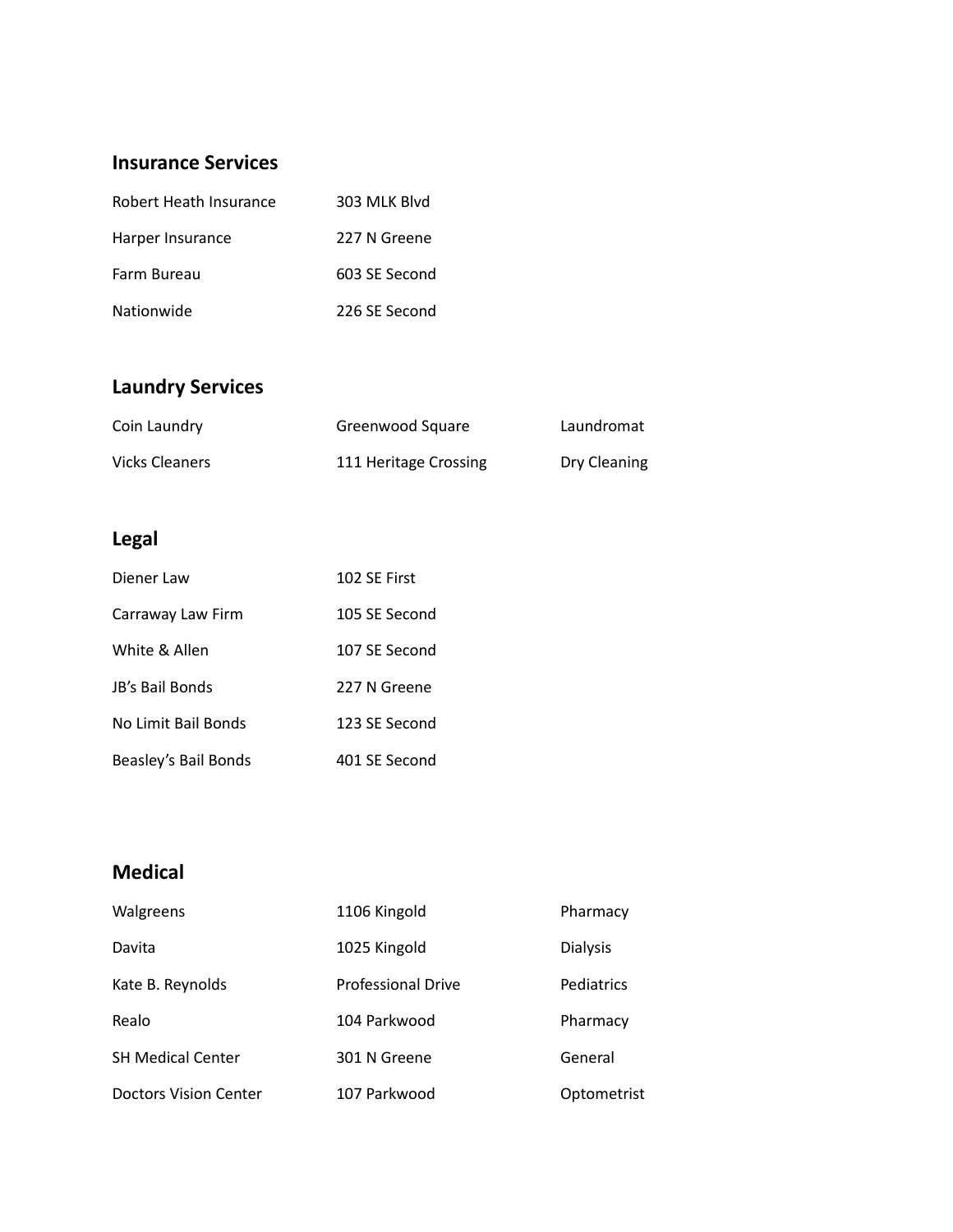#### **Medical (cont.)**

| <b>Greene Dental Services</b>           | <b>Professional Drive</b> | Dental              |
|-----------------------------------------|---------------------------|---------------------|
| Dr. Rob McArthur                        | 105 Parkwood              | Dental              |
| <b>Wal-Mart Express</b>                 | 905 SE Second             | Pharmacy            |
| Parkwood Medical                        | 102 Parkwood              | General             |
| Dr. Frances Suggs                       | 110 W Greene              | Dental              |
| Elite Medical                           | 109 Heritage              | Transport           |
| At Home Personal Care                   | <b>Heritage Crossing</b>  | Home Health         |
| Corrine's Care                          | 369 C Hwy 13 South        | Home Health         |
| Pitt Greene Center for Hearing 107 Mill |                           | <b>Hearing Aids</b> |

# **Plumbing – HVAC**

| Tripp & Sons | 756 SE Third |
|--------------|--------------|
|--------------|--------------|

# **Shopping – General Merchandise**

| Food Lion               | Greenwood Square |
|-------------------------|------------------|
| <b>Family Dollar</b>    | Greenwood Square |
| <b>Wal-Mart Express</b> | 605 SE Second    |
| Walgreens               | 1106 Kingold     |
| Dollar General          | 909 SE Second    |

# **Shopping – Specialty**

| Sticks & More         | 216 SE Second   | Gifts                  |
|-----------------------|-----------------|------------------------|
| Contentnea Sport Shop | <b>113 Mill</b> | Bait / Tackle          |
| Hardy's Furniture     | 234 N Greene    | Furniture / Appliances |
| Mercadito La Luz      | 707 SE Third    | Mexican / Latino       |